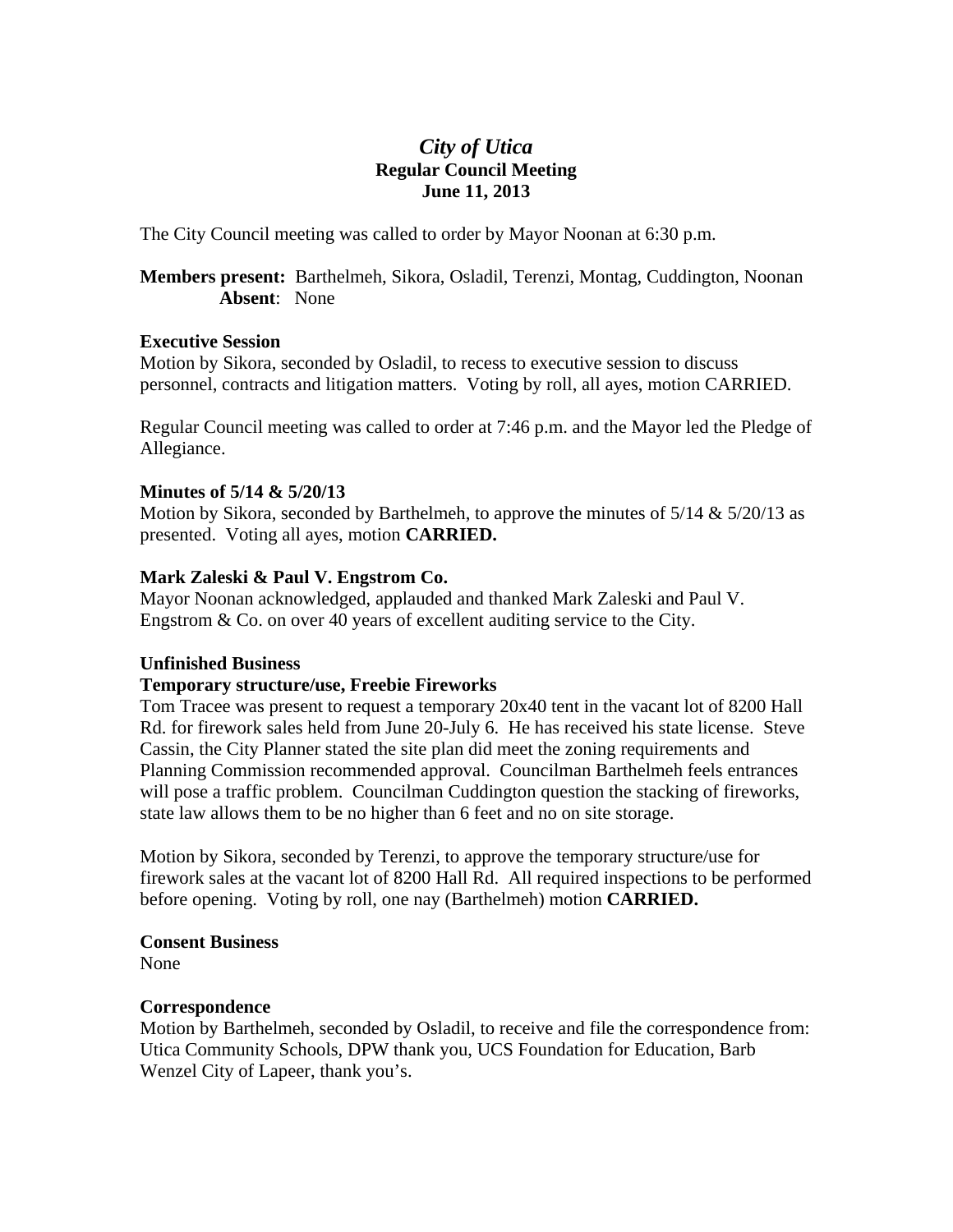**Regular Council Meeting 6/11/2013 Page 2 New Business Department Reports Mayor Noonan Traffic Association of Macomb County**  Mayor Noonan spoke on the benefits of the Traffic Association Membership. No action required.

#### **Riverwalk Festival 2013**

Mayor Noonan invited all to attend the multitude of events of the Riverwalk Festival being held June 12-16.

#### **Old Mill Art N Craft Festival 6/15-16**

Nancy Carter, Chairman of the Old Mill was present to speak and promote the festival being held in Grant Park with many crafters and a variety of food available

#### **Council Reports**

.

Councilwoman Terenzi passed on a thank you from Doug MacKay, St. Lawrence Church, for the police escorts to the bank. Councilman Osladil enjoyed student government day and received positive responses from the participating students. Councilman Cuddington promoted the car show to be held on Sunday, June 16.

#### **Assessing- Nancy Strehl, Assessor**

Motion by Sikora, seconded by Barthelmeh, to approve the settlement presented on MTT Docket #433120, Tom Guastello property, as presented. Voting by roll, all ayes, motion CARRIED.

#### **Building- Gary Moscone**

No report.

#### **Fire- Kevin Wilseck, Chief**

Motion by Terenzi, seconded by Osladil, to receive and file the resignation letter from Sean Justman and thanked him for his service.

#### **Police- Dave Faber, Chief**

Chief Faber thanked Councilman Barthelmeh for his help on Shred Day and the DDA for the new bicycles for police officers patrol.

#### **DPW- Bill Lang, Superintendent**

Bill Lang informed council about the recent MS4 permit DEQ audit. No action required.

## **Treasurer- Philip Paternoster**

#### **Budget Amendment**

Motion by Sikora, seconded by Bathelmeh, to approve the budget amendments as follows: Council, \$2,580 FY2012 payroll posted to FY2013; City Clerk, \$5,770 Bank payouts at retirement; Treasurer, \$3,780 Tribunal judgments; Building Maintenance,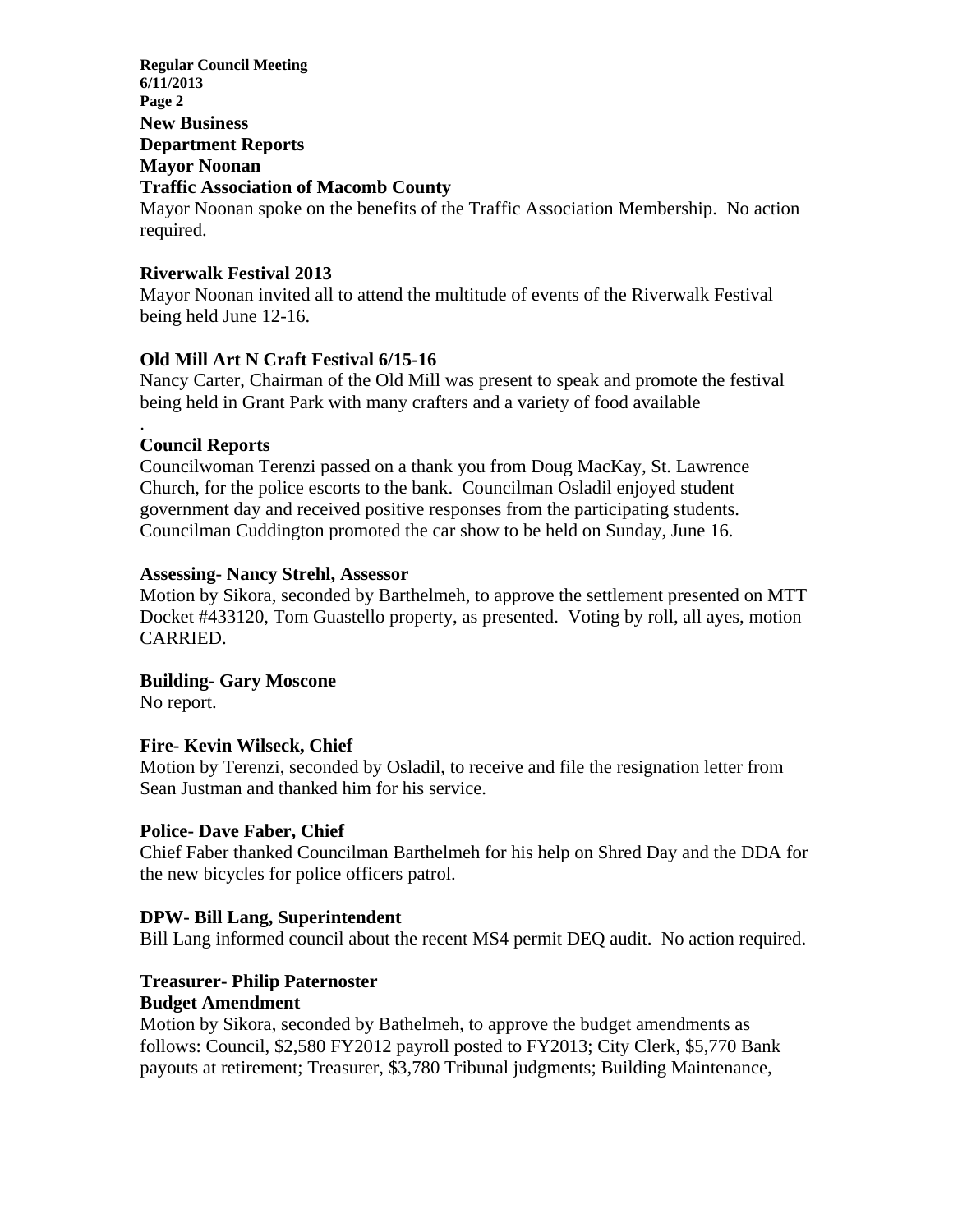**Regular Council Meeting 6/11/2013 Page 3**  \$620 Utilities; Police, \$5,930 Transfers to designated fund; Ambulance, \$69,620 Transfer to reserve fund. Voting by roll, all ayes.

## **Administration- Beth Ricketts, City Clerk Office Closing Request- July 5**

Motion by Terenzi, supported by Montag, to approve the requested to close the offices on Friday, July 5 as Thursday July 4 the office is closed, personnel to use their vacation time.

## **McGrail Retirement Party**

Beth Ricketts, City Clerk, informed all regarding the upcoming retirement party to be held in honor of Cathy & Bill McGrail on Thursday, June 27 at Dave & Buster's. No action required.

## **Special Council Meeting 6/18/13**

A reminder was given concerning the upcoming Special Council meeting, 7:00 p.m., on 6/18/13 regarding the budget.

# **Library- Marsha Doege, Director**

#### **Summer Reading Program**

Marsha Doege, Director, informed all regarding the Summer Reading program which runs from June 17- August 2 and to allow lawn signs for participants. Motion by Noonan, seconded by Montag, to allow reading participants a lawn sign. Voting all ayes, motion **CARRIED.** 

## **Parks and Recreation Commission**

## **Old Mill Arts & Crafts and Riverwalk Festival**

Please join us in June 12 - June 16, 2013 for all the fun. Details available online or at City Hall.

## **Historic District Commission**

No report.

## **City Attorney**

Bill McGrail, the City Attorney, thanked the Council for allowing him pleasure of serving as attorney for over 40 years. Congratulations on his retirement were given.

## **Planning Commission**

No report.

**Senior Housing Steering Committee**  No report.

**Brownfield Redevelopment Authority**  No report.